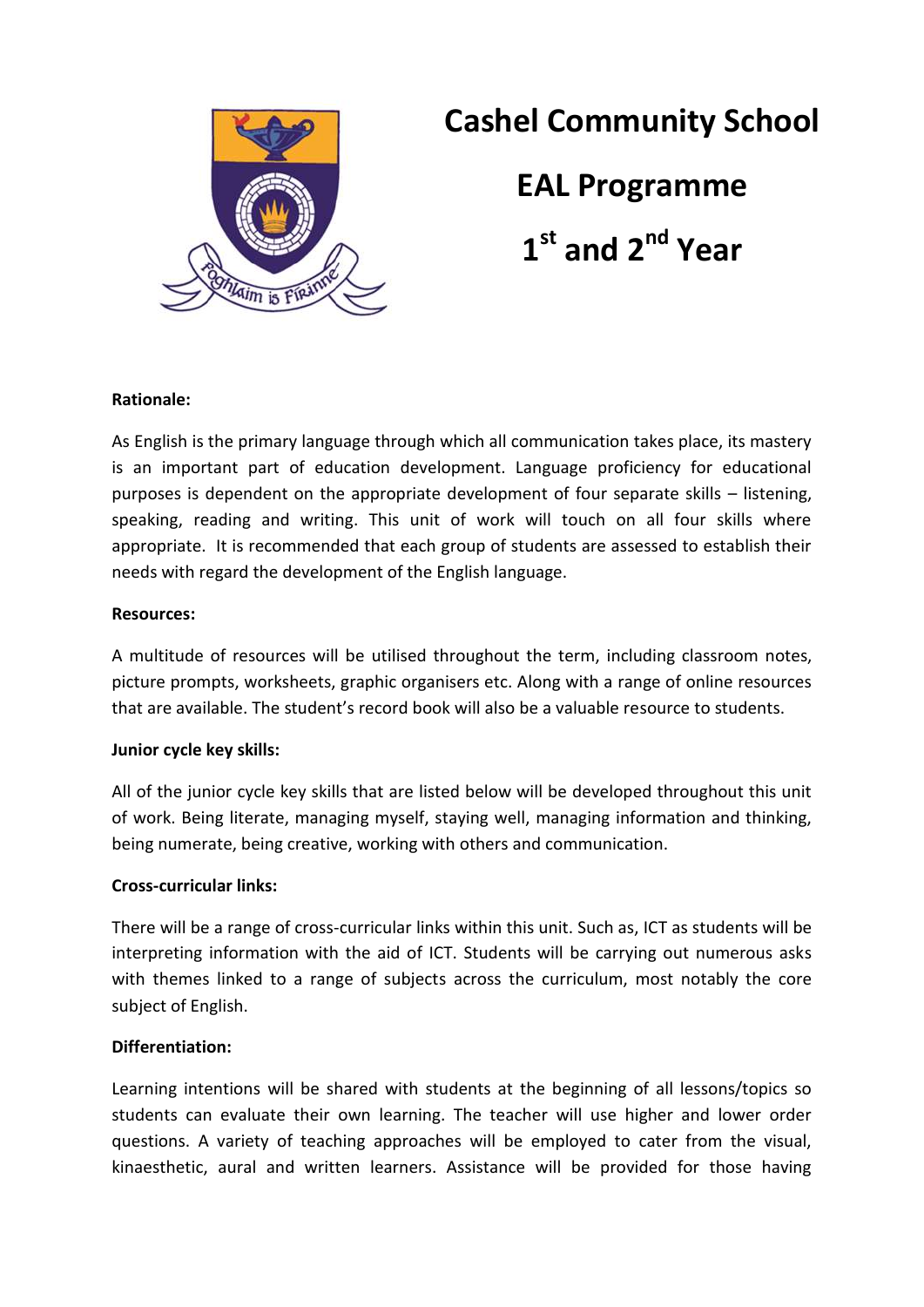difficulty. The pace of lessons will be evaluated and adjusted if needed to cater for the learning styles among the students. Worksheets will be scaffolded and sometimes differ completely to suit the individual learning needs of EAL students. When students are working in groups the teacher will ensure that there is a mixed range of abilities within each group so the stronger students can act as facilitators for lesser abled students. Students will also be encouraged to use mind maps and graphic organisers etc. to assist them with their learning during this unit of study.

# **Assessment:**

- Homework assigned to EAL students is appropriate and is used to build linguistic competence and to affirm progress.
- In-class workshops this will allow the teacher to assist each students within the duration of the class where they will be given constructive feedback.
- Peer re-viewing, correction and evaluation.
- AfL strategies will be employed.
- All assessment tasks will be derived from typical classroom activities, as introducing an assessment activity may cause undue concern to students.
- In-class assessment is differentiated to meet the language learning needs of each EAL student.
- The teacher will work collaboratively with mainstream classroom teachers in evaluating and assessing the students' development.
- Oral assessment / presentation on home country.
- NCCA Assessment Toolkits will be used where appropriate the Post-primary EAL toolkit is outlined below.

# **Teaching Methodologies:**

Active learning Talk and discussion Collaborative learning Problem solving Using the environment Skills through content Use of ICT Direct teaching

Oral language

• Modelling language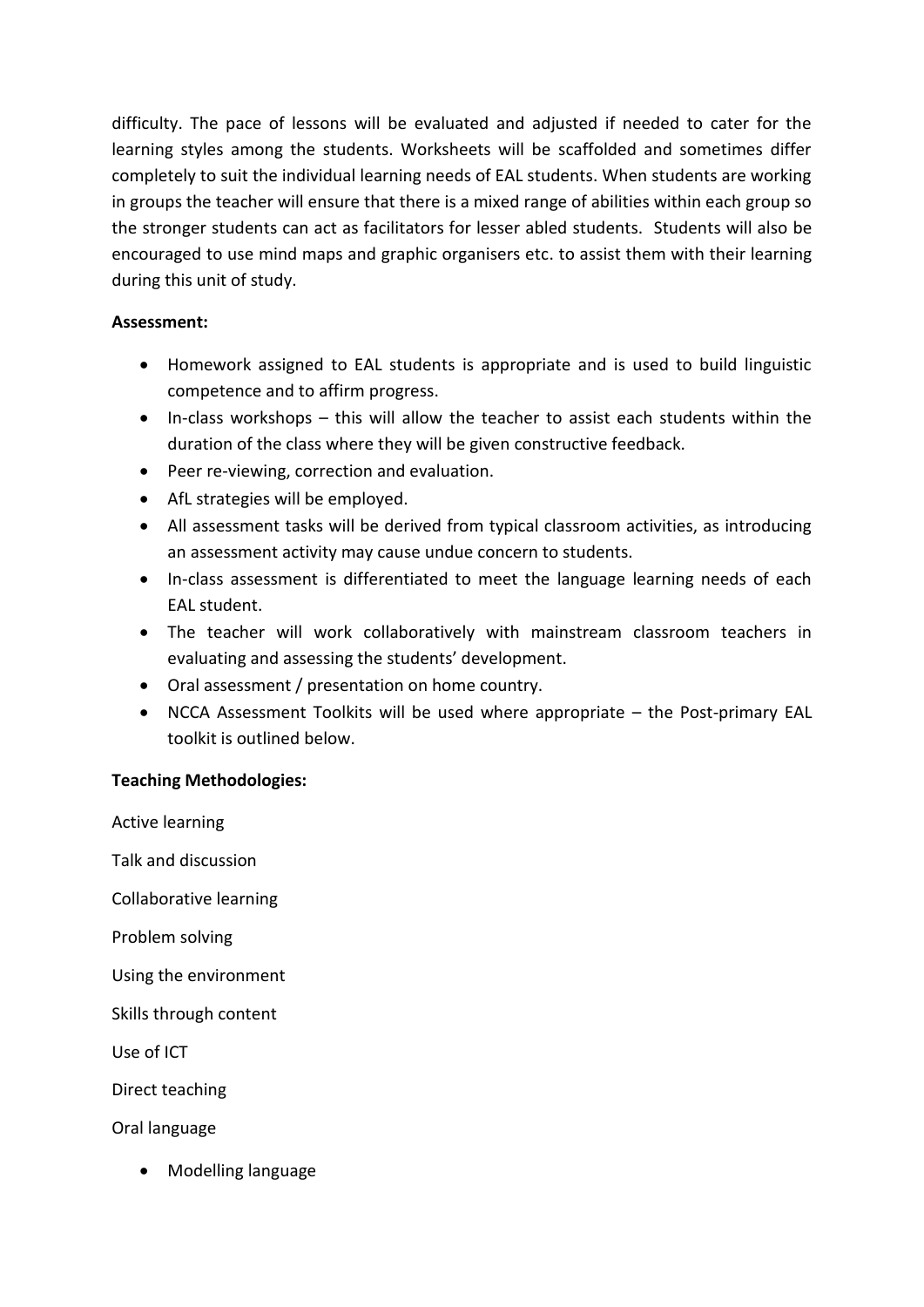- Story
- Play and games
- Improvisational drama
- Poetry and rhyme

## Reading

- Language experience approach
- Collaborative reading: modelled and shared
- Independent reading
- Use of the novel/real books

## Writing

- Language experience approach
- Process-genre approach: teacher as scribe, free writing, modelled writing, shared writing, independent writing.

# **English Language Proficiency Levels**

It is important to note that each student will have different needs with regard to their proficiency levels with the English language. The below table is a guideline that teachers can use when assessing their students at the beginning of the year which will help them ascertain the needs of each particular student.

| Levels used in post-primary assessment kit |                         |                           |                         |  |  |
|--------------------------------------------|-------------------------|---------------------------|-------------------------|--|--|
| Level 0                                    | Level A1                | Level A2                  | Level B1                |  |  |
| Absence of any English                     | Can understand and      | Can understand, read      | Can function well       |  |  |
| language proficiency                       | use basic words and     | and write simple          | enough in English to be |  |  |
|                                            | phrases in a social and | English and can speak     | fully integrated into   |  |  |
|                                            | school context.         | English sufficiently well | the mainstream          |  |  |
|                                            |                         | to exchange               | classroom.              |  |  |
|                                            |                         | information.              |                         |  |  |

| <b>Previous proficiency levels</b> |                                |                             |  |  |
|------------------------------------|--------------------------------|-----------------------------|--|--|
| Level 1                            | Level 2                        | Level 3                     |  |  |
| Very poor comprehension of         | Understand some English and    | Has competent communication |  |  |
| English and very limited spoken    | can speak English sufficiently | skills in English.          |  |  |
| English.                           | well for basic communication.  |                             |  |  |

Language support is delivered to students across three progressive levels, A1, A2 and B1.

A1 is the lowest level and is the first target for newly-arrived students with little or no English. When students achieve B1 level across all the skills of language, they are ready for full integration into mainstream learning.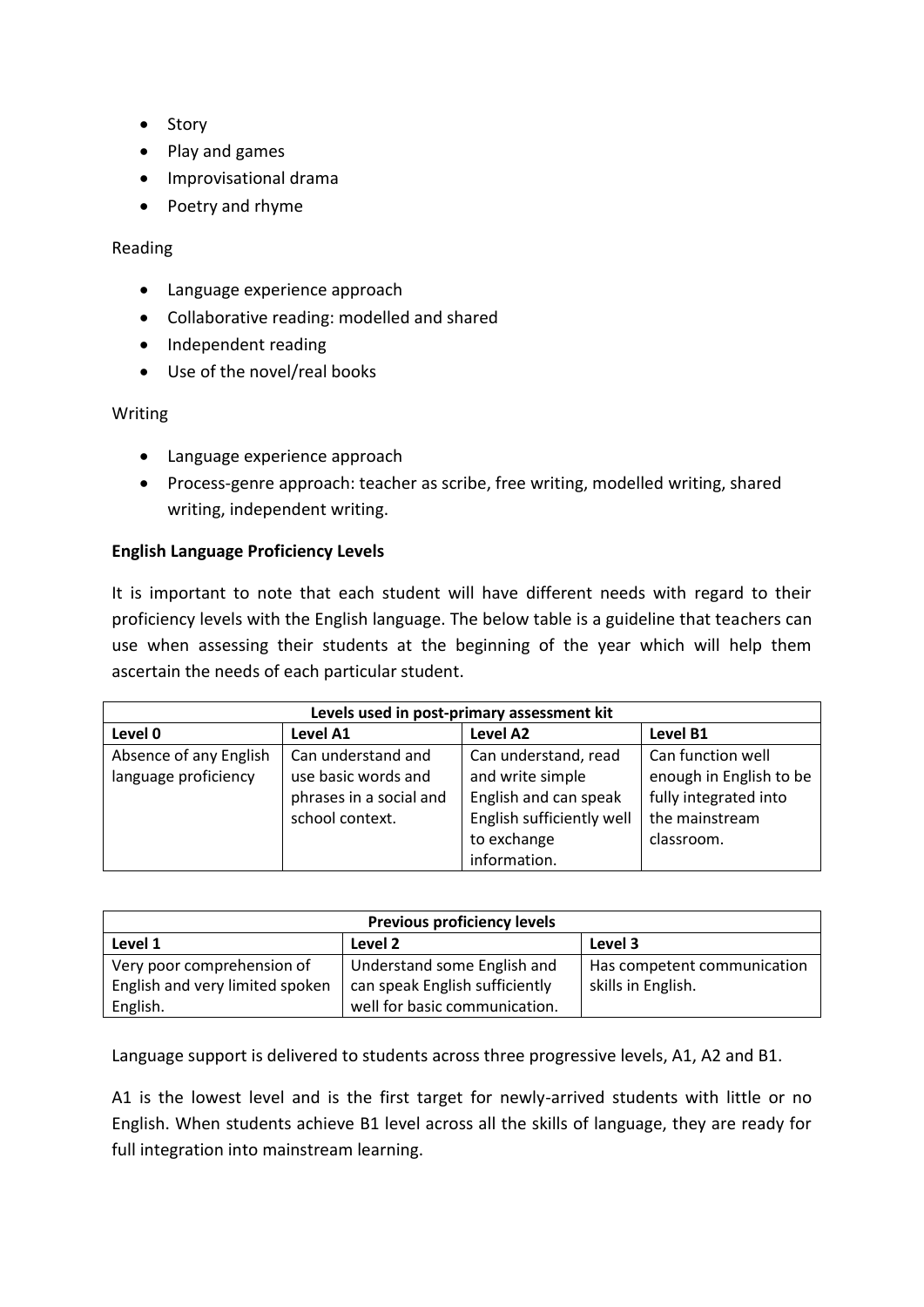Broadly speaking the levels may be interpreted as follows:

| Level A1                        | Level A2                         | Level B1                         |
|---------------------------------|----------------------------------|----------------------------------|
| Student has very basic          | Student has some proficiency,    | Student has some proficiency,    |
| proficiency which is limited to | generally related to areas of    | generally related to areas of    |
| familiar words and phrases.     | relevance and familiarity.       | relevance and familiarity.       |
| Spoken interaction demands      | Can interact in simple and       | Can interact in simple and       |
| support from the other person   | routine tasks on familiar topics | routine tasks on familiar topics |
| and responses are simple, often | Student can use a series of      | Student can use a series of      |
| single words or short phrases.  | phrases or sentences to          | phrases or sentences to          |
| Student can write short simple  | describe, explain etc.           | describe, explain etc.           |
| texts when provided with a      | Student can write short notes    | Student can write short notes    |
| model or other support.         | and texts                        | and texts                        |

The EAL Post-primary Assessment Kit is available at the following link:

<https://www.ncca.ie/en/resources/eal-post-primary-assessment-kit>

This assessment kit was developed by Integrate Ireland Language and Training (IILT). All sets within the kit begin at level A1 and continue to level B1. It is suggested that a student should begin with A1 and continue until he/she is unable to complete a test sheet. The teacher should avoid continuing with the test as soon as it becomes clear that the student is experiencing difficulty proceeding. At a later stage, it is suggested that the language support teacher, with knowledge of a student's abilities, may decide to begin the assessment at a higher level. For example, it would be appropriate to continue testing at the point at which a student ended on the previous occasion. If for some reason a student's proficiency has dropped in the interim, due to absence from school, return to his/her home country etc., it may be necessary to lower the starting point of the assessment.

# **Content Integrated Learning in the EAL Classroom:**

Content and Language Integrated Learning (CLIL) has become the umbrella term describing both learning another (content) subject such as geography or history through the medium of a foreign language and learning a foreign language by studying a content-based subject. It is envisaged that individual teachers can use their skills and knowledge and apply that in their teaching of English in the EAL classroom.

# **Resources:**

*\*Please note: this list will be updated accordingly. If teachers have any additional resources they may add these to the below list, or alternatively they can include them in the EAL drive in the shared folder.* 

English Language Support Programme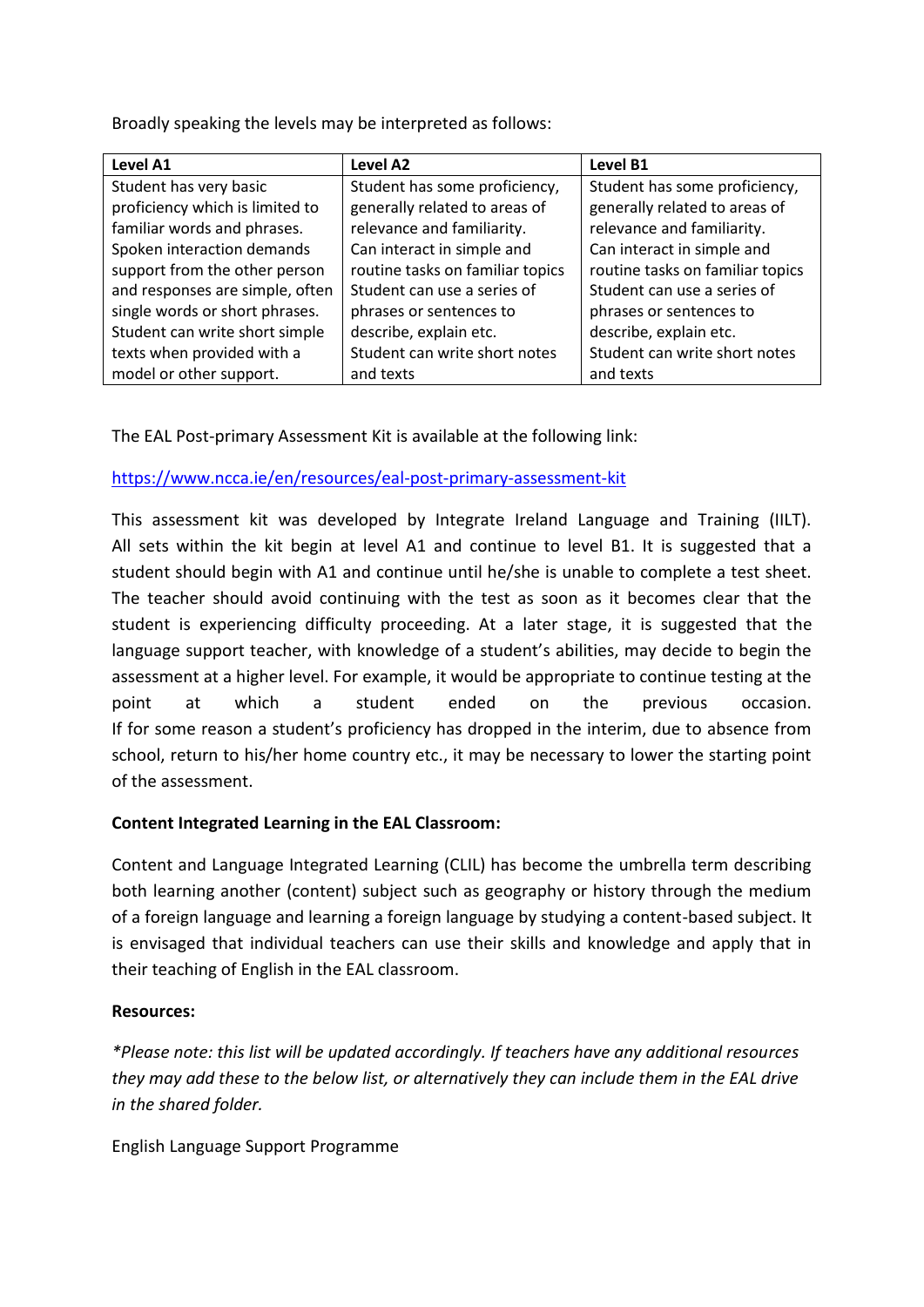<http://www.elsp.ie/indexLS.shtml>

Graphic Organisers:

[https://docs.google.com/viewer?a=v&pid=sites&srcid=cGRzdC5pZXxwZHN0fGd4OjJhNWUz](https://docs.google.com/viewer?a=v&pid=sites&srcid=cGRzdC5pZXxwZHN0fGd4OjJhNWUzNjNiZDdiYjIz) **NiNiZDdiYilz** 

Practical Tips for EAL teachers

[https://docs.google.com/viewer?a=v&pid=sites&srcid=cGRzdC5pZXxwZHN0fGd4OjdlY2UzYj](https://docs.google.com/viewer?a=v&pid=sites&srcid=cGRzdC5pZXxwZHN0fGd4OjdlY2UzYjFiYzFhZGYxYWI) [FiYzFhZGYxYWI](https://docs.google.com/viewer?a=v&pid=sites&srcid=cGRzdC5pZXxwZHN0fGd4OjdlY2UzYjFiYzFhZGYxYWI)

The Guardian Teacher Network

<https://www.theguardian.com/teacher-network>

English Banana – Resources for teaching EAL

<http://www.englishbanana.com/>

How to teach English as a foreign language

[https://www.theguardian.com/education/teacher-blog/2013/jun/18/teaching-resources](https://www.theguardian.com/education/teacher-blog/2013/jun/18/teaching-resources-english-as-foreign-language)[english-as-foreign-language](https://www.theguardian.com/education/teacher-blog/2013/jun/18/teaching-resources-english-as-foreign-language)

PDST EAL

[http://ppds.pdst.ie/index.php?option=com\\_content&task=view&id=107&Itemid=134](http://ppds.pdst.ie/index.php?option=com_content&task=view&id=107&Itemid=134)

Nexus EAL teaching resources

<https://ealresources.bell-foundation.org.uk/>

Useful resources are also available from the SEN department and teachers are urged to familiarise themselves with these. The resources include Reading Laboratory 1 and 3, The Comprehension Box 2 & 3, Wellington Square Resource Pack, Fuzzbuzz Series, Stride Ahead-Gateway to Comprehension, Putting Pen to Paper-Writing Workbook, Writing to Inform, Writing to Explain, Lifeboat Series, Heinemann Series, Disasters Series, Directions Series, Headwork Series and Headway English. Additional novels and reading materials are also available for the EAL classroom.

#### **Assistive Technology in the EAL Classroom:**

There is a range of assistive technology programmes that can be used to assist students with their development of the English language. A list of online and free resources will be available in the EAL folder on the shared drive. It is also hoped that students will have access to laptop computers in the EAL classroom, and that they will be given permission to use their smart phones for appropriate use to assist them with their learning.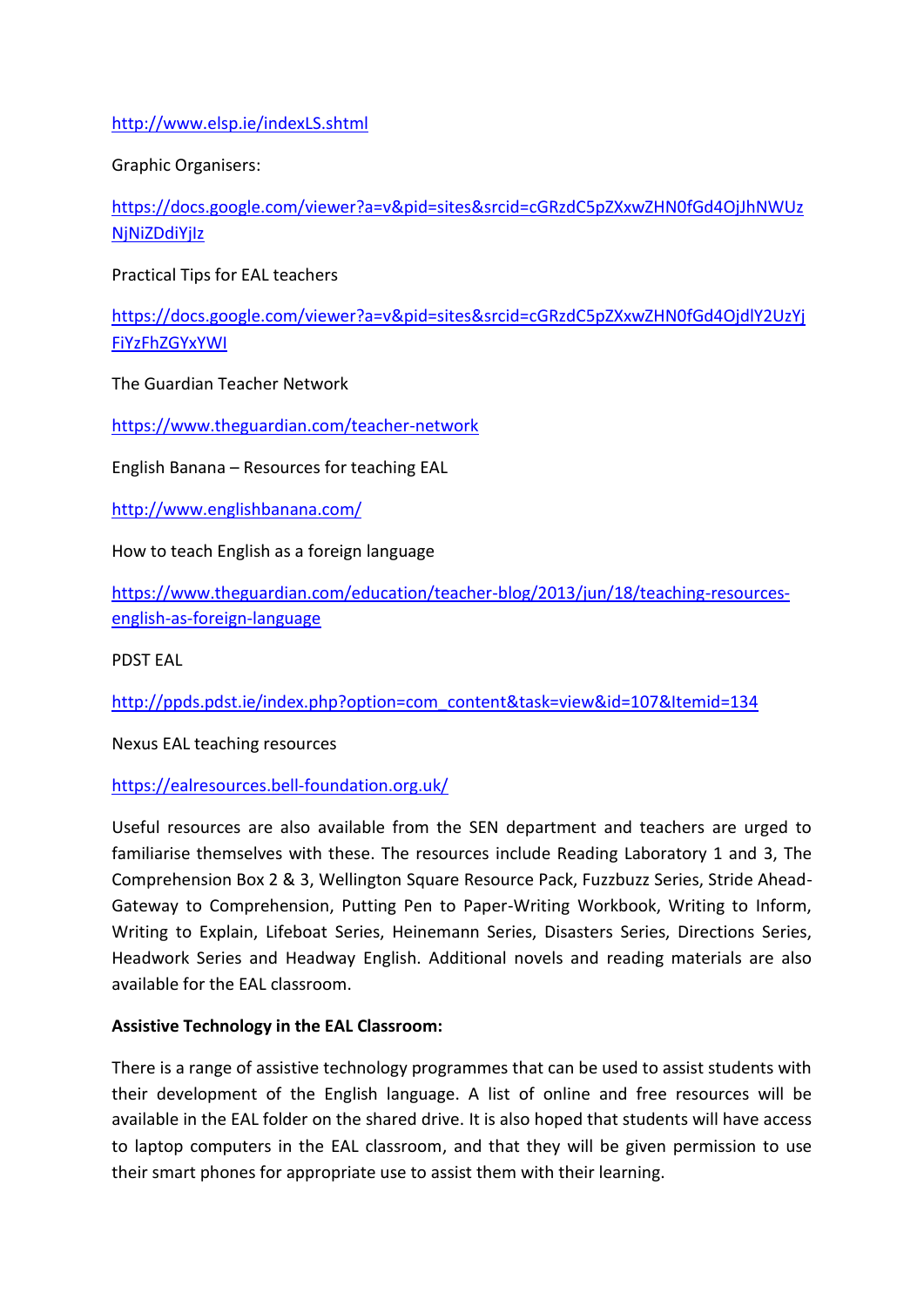## **Year 1 and Year 2 Plan:**

\*Please note: this plan may be altered to suit the needs of the students in the particular class group as some students will undoubtedly have differing levels of English language proficiency. The plan is primarily designed to develop the skills of listening, speaking, reading and writing using the medium of English. The use of the EAL Assessment Toolkit is encouraged as it can be altered depending on the proficiency levels of students.

## **Year 1:**

September - October:

- Assessing students reading, writing, listening and speaking.
- Initial interview assessment for new students.
- Review of learning from primary school.
- Explore the student's interests.
- Daily routines.
- General awareness of school and school subjects (Set 1 Assessment).
- Establish the cultural background of students' e.g. native country and first language etc.
- Project on home country  $-$  link in with Geography week if possible.

## October – December:

- Introduce students to the SNIP programme use this is every class period to build students vocabulary and recognition of HFW.
- Establish a reading programme this can be done as a group or independently, depending on the needs of the students.
- Thematic approach to learning e.g. Halloween and Christmas.
- Home experiences oral communication task.
- Focus on exam key words to prepare students for in-house examinations.
- Develop dictionary skills.

# January – February:

- Review of in-house examinations from the previous term.
- Continue with SNIP programme and reading exercises throughout the year.
- Functional writing letters, postcards, forms etc. these should be relatable to students.
- Functional writing tasks.
- General grammar e.g. nouns, adjectives, verbs etc.
- Punctuation.

February – April: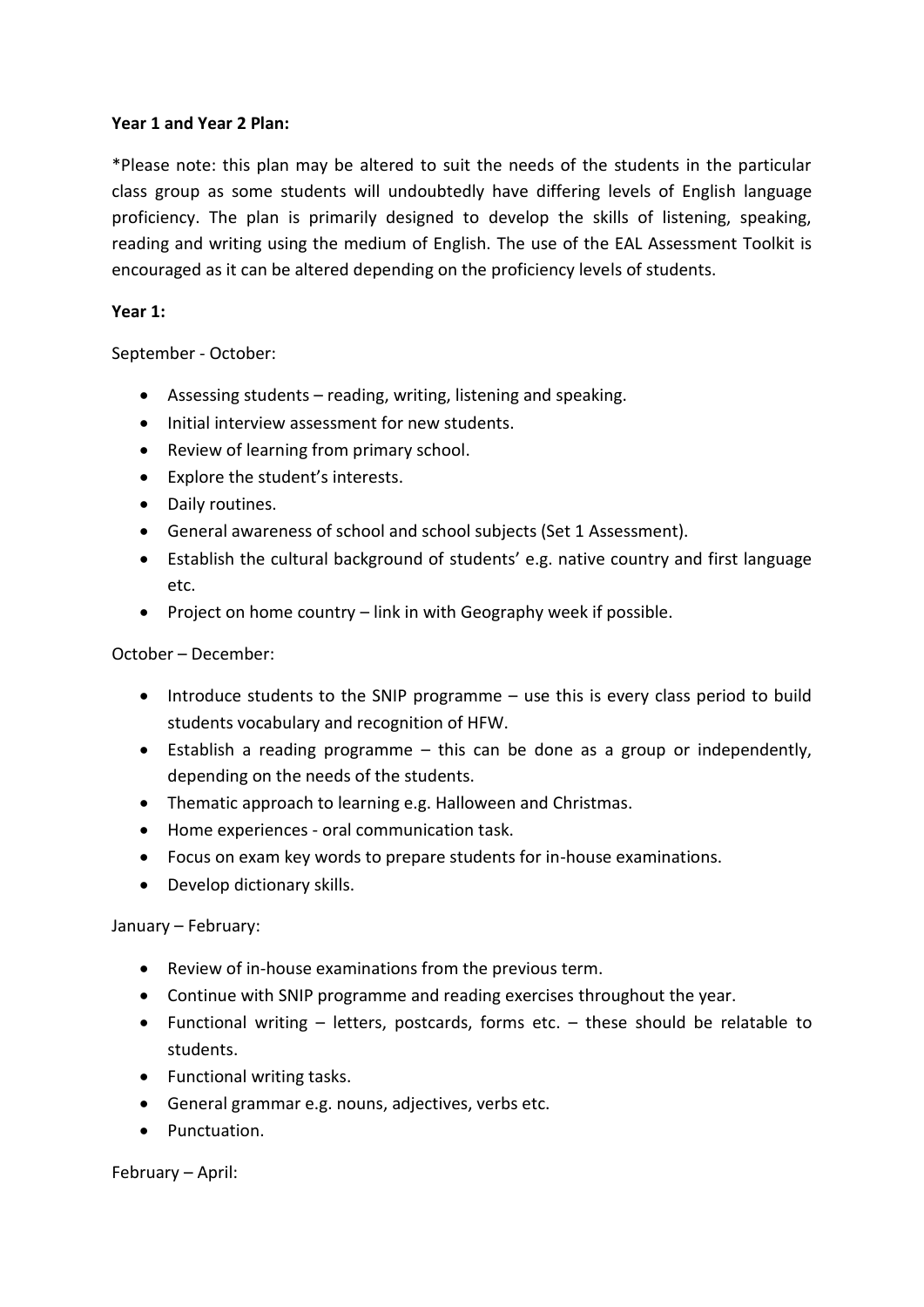- Using picture prompts as stimulus.
- Labelling of diagrams.
- Constructing their own visual diagrams to assist them in explaining a topic storyboards etc.
- Develop phonic awareness.
- Listen and draw what you hear.
- Listen and find key words on flashcards.
- Listen and guess/predict what will happen next.
- Listen and finish the story.
- Combining words into phrases, combining phrases into sentences etc.

## April – June:

- Content/subject integrated learning (Set 2 Assessment).
- Revising for in-house exams look at subjects and topics that the student(s) struggle with – consult with classroom teacher if necessary.
- Use ELSP worksheets to work on the topics suggested.
- SQ4R A study and reading strategy to allow students to get the information that they need from textbooks.
- Using mind maps to assist students with their learning and language acquisition.
- End of year review and assessment.
- Student reflection.

#### **Year 2:**

September - October:

- Review of learning from the previous year.
- Students account for their summer holidays.
- Continue with SNIP programme and reading exercises from the previous year.
- Assess students individually to determine their needs for the year ahead.

# October – December:

- Reading exercises.
- One-to-one proof reading.
- Flashcards with key vocabulary or phrases.
- Sequencing activities using cut up sentences.
- Make vocabulary charts for particular themes and get student to find relevant vocabulary there when they need it.
- Use labels and match these to object, pieces of text, posters, picture etc.
- Students design their own word searches.
- Peer review.